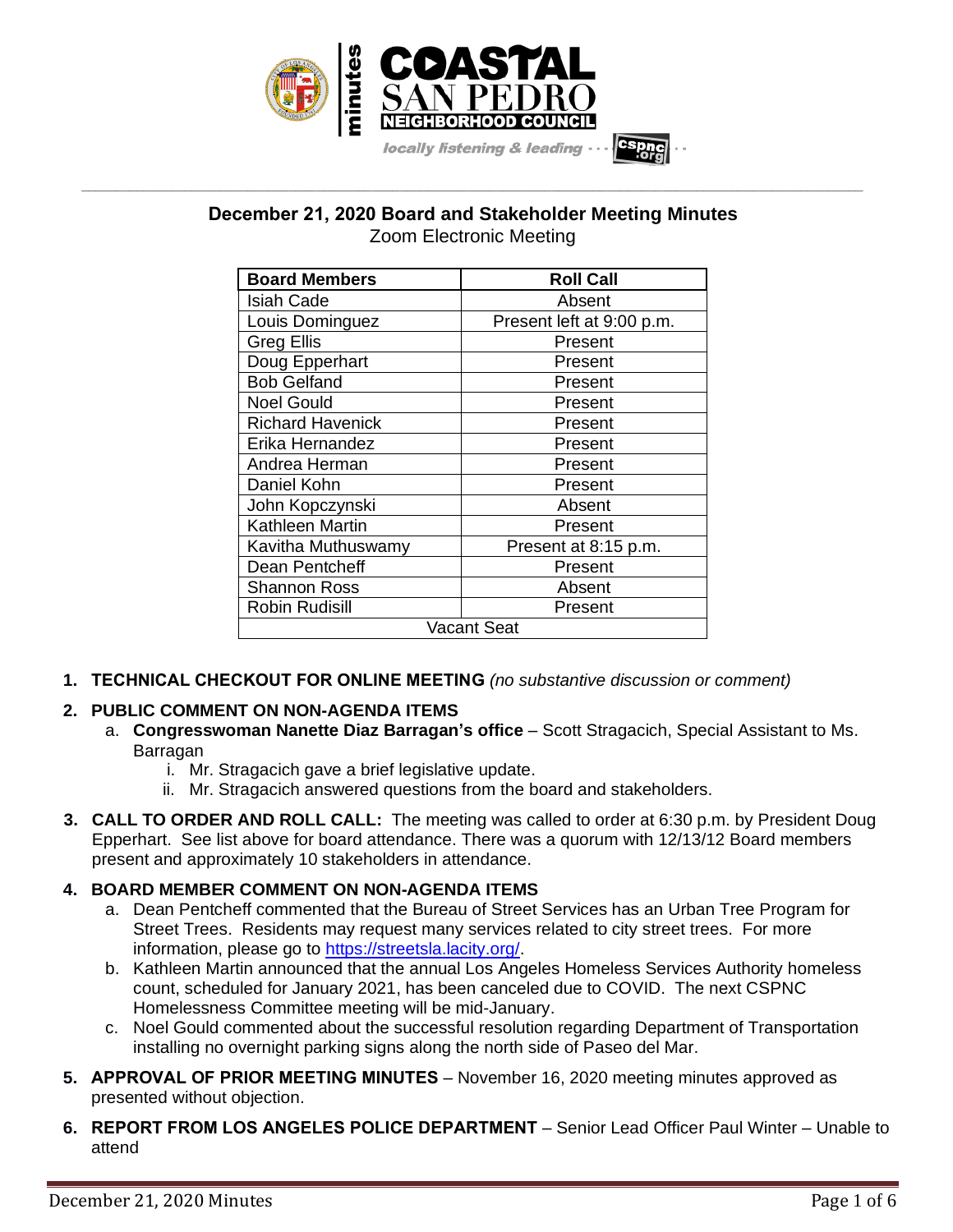### **7. PRESENTATION ON HOMELESSNESS PLAN** by Allison Becker (Council District 15 office)

- a. Ms. Becker gave a detailed PowerPoint presentation that included some of the following.
- b. No solution is going to capture 100% of homeless people, the goal is to reach 60% of people.
- c. A Navigation Center for safe storage was established at the LAPD Harbor Station. It is run by Volunteers of America.
- d. They are working on having a Safe Parking program. There is one Safe Parking site in Watts. There are 2 more expected to come online next year, one in SP and one in Harbor Gateway.
- e. There are now 3 Bridge Home sites, Watts, Wilmington, and San Pedro.
- f. Project RoomKey at the Sunrise has been extended for several more months, this location will NOT become a Project Home Key.
- g. Project RoomKey, now Project HomeKey, in San Pedro at Sunrise Hotel, is operated by the Salvation Army. There is also Project HomeKey at Travel Lodge in Harbor Gateway.
- h. Ms. Becker answered questions from the board and stakeholders.

# **8. SUPPORT FOR COUNCIL FILE 19-1577, DIVESTMENT FROM FOSSIL FUELS/CLIMATE TRANSITION RISK FRAMEWORK** – *Environment and Sustainability Committee*

*Whereas* the Los Angeles City Council adopted unanimously on 12/02/20 the Motion requesting the Los Angeles City Employees Retirement System Board, with the assistance of the City Administrative Officer, report with the feasibility to develop a Climate Transition Risk framework and other related actions as defined in Council File 19-1577.

*Resolved*, the Coastal San Pedro Neighborhood Council supports the Council File 19-1577 and requests submittal of a Community Impact Statement documenting the CSPNC support.

*CSPNC shall file a Community Impact Statement.*

Motion from committee passed with 11 yes (Dominguez, Ellis, Epperhart, Gelfand, Havenick, Herman, Hernandez, Kohn, Martin, Pentcheff, and Rudisill), 0 no, 0 abstention, 1 out of room (Gould), and 1 not yet present (Muthuswamy).

### **9. SUPPORT FOR COUNCIL FILE 20-0492, REDUCE CLIMATE IMPACT/INSURANCE CONTRACTS** – *Environment and Sustainability Committee*

*Whereas* the Council File 20-0492 requesting the evaluation of insurance contracts for climate impact, was submitted on 4/22/20 to the Budget and Finance Committee.

*Resolved* the Coastal San Pedro Neighborhood Council supports Council File 20-0492, requests the City Council perform the immediate actions necessary to implement the requirements defined in the Council File 20-0492 *CSPNC shall file a Community Impact Statement.*

Motion from committee passed with 11 yes (Dominguez, Ellis, Epperhart, Gelfand, Havenick, Herman, Hernandez, Kohn, Martin, Pentcheff, and Rudisill), 0 no, 0 abstention, 1 out of room (Gould), and 1 not yet present (Muthuswamy).

# **10. REQUEST FOR DOCUMENTATION ON WEST HARBOR DEVELOPMENT IMPROVEMENT PROJECT & AMPHITHEATER** – *Planning and Land Use Committee*

*Whereas* West Harbor Development presented development plans to the Coastal San Pedro Neighborhood Council Board and Stakeholder meeting on November 16, 2020, and stakeholders in San Pedro are deeply concerned about noise pollution coming from West Harbor, particularly from the amphitheater, as well as the impact on the environment and quality of life.

*Whereas* documentation from developers, including environmental impact reports, coastal development permits, and other developmental certification documents, including applications, would assist the community in discussing the noise impacts of the West Harbor property. A neighborhood council is charged with connecting the needs of the community with the government in an effort to ensure that the City government remains responsive to the different needs and lifestyles of communities. As such, the Coastal San Pedro Neighborhood Council wants this documentation to discuss with stakeholders, and ultimately to discuss the development of West Harbor with the City and other agencies if necessary.

*Therefore Be It Resolved that* the Coastal San Pedro Neighborhood Council (CSPNC) urgently seeks that the West Harbor developers, City Council office, and the Department of City Planning involve CSPNC and commit to involving the community in their planning process by providing planning documentation, environmental impact reports, coastal development permits, and other pertinent governmental certification documents, including applications, for this purpose.

# Motion from committee passed with 12 yes (Dominguez, Ellis, Epperhart, Gelfand, Gould, Havenick, Herman, Hernandez, Kohn, Martin, Pentcheff, and Rudisill), 0 no, 0 abstention, and 1 not yet present (Muthuswamy).

**11. REQUEST FOR EMERGENCY TEMPORARY USE OF LOTS E + F, 22ND STREET, PORT OF L.A., TO RELIEVE HOMELESSNESS** – *Planning and Land Use Committee*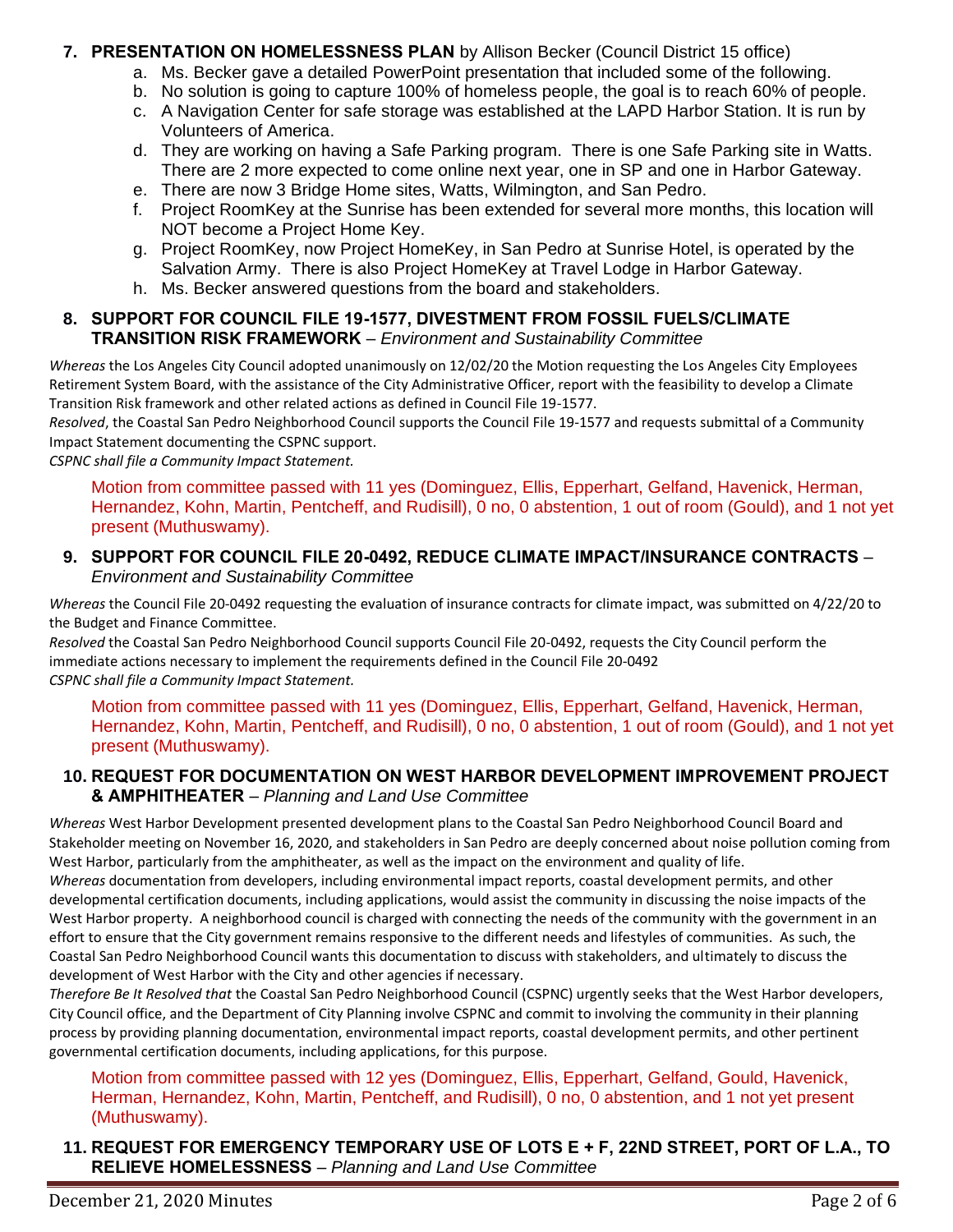*Whereas* Lots E + F are located on the north side of 22nd Street between Miner and Sampson Way in the Port of L.A. It is approximately 4 acres of unused open space and will be unused for some time especially during two more years of construction at Ports O 'Call.

*Whereas* San Pedro immediately needs a safe and clean space away from the sidewalks for the homeless encampments. There are no portable toilets for the homeless that live along Beacon street between 7th Street and Crescent Ave, Gulch Street, Palos Verdes Street, 8th Street, 9th Street, and Pacific Ave between 19th- 17th Streets.

*Therefore Be It Resolved that* the Coastal San Pedro Neighborhood Council (CSPNC) urgently requests, in the spirit of "we're all in this together," the Port to allow the EMERGENCY TEMPORARY USE of lots E + F for the homeless that camp along our streets in San Pedro. The CSPNC further requests that the Port and/or the City provide portable toilets, 2 or more as needed, and 6 trash cans, with toilets to be pumped and trash cans to be emptied on a weekly basis, and that LAPD and the Port Police work in tandem to ensure that these homeless encampments will no longer be allowed on San Pedro's streets and parkways because of this new location at Lots E + F.

*CSPNC shall file a Community Impact Statement.*

Motion by **Dean Pentcheff** to remand to the Planning and Land Use and Homelessness committees, as noted above, second by **Daniel Kohn**, and passed 9 yes (Dominguez, Epperhart, Gelfand, Havenick, Hernandez, Kohn, Martin, Muthuswamy, and Pentcheff), 3 noes (Ellis, Gould, and Rudisill), and 1 abstention (Herman).

### **12. REQUESTED IMPROVEMENTS IN THE AREA OF THE 110/47 OFF RAMP AND 47 TERMINUS ON GAFFEY** – *Planning and Land Use Committee*

*Be It Resolved that* the Coastal San Pedro Neighborhood Council supports the opportunities detailed in the attached letter requesting further improvements in the area of the 110/47 off ramp and 47 terminus on Gaffey. *[See attached letter]*

Motion from committee passed with 12 yes (Ellis, Epperhart, Gelfand, Gould, Havenick, Herman, Hernandez, Kohn, Martin, Muthuswamy, Pentcheff, and Rudisill), 1 no (Dominguez), and 0 abstention.

### **13. SUPPORT OF CF 20-0047 AND 19-0400 RE. SB 330 REGARDING EVICTION PROTECTION –** *Planning and Land Use Committee*

*Whereas* the City of Los Angeles has a dire shortage of AFFORDABLE housing;

*Whereas* SB 330 was passed by the State Legislature and chaptered on January 1, 2020 and provides enhanced protections for those tenants in "protected units" which in Los Angeles are described as Rent Stabilized Units (RSO). The protections include: replacement of housing units in the same number as those demolished; replacement of "protected units" when there is no housing construction to be replaced on a 1:1 basis; the right for tenants to remain in their housing unit until 6 months prior to commencement of construction; no differentiation between ministerial or non-ministerial construction of housing developments when applying these enhanced protections; tenants in "protected units" have the First Right of Return in any replacement housing constructed as a result of demolition; legal recourse for any interested party, including a tenant, against the City of Los Angeles if the protections are not complied with and enforced; and

*Whereas* SB 330 provides for the protections above, and that the City of Los Angeles Department of City Planning, Department of Building and Safety and HCIDLA have not been complying with SB 330 and have not been enforcing the protections included in the bill.

*Therefore Be It Resolved that* the Coastal San Pedro Neighborhood Council demands that the City of Los Angeles comply with the provisions of SB 330 immediately to minimize the effects of displacement in the face of rising development contributing to the noncompliance with these provisions; and further, that the City Attorney direct HCIDLA, the Department of City Planning and the Department of Building and Safety to add these protections to an Ellis Act Eviction and Replacement checklist for full compliance with SB 330 provisions PRIOR to approving any Ellis Act Eviction or issuing any permit for demolition of housing units. *CSPNC shall file a Community Impact Statement.*

#### Motion from committee passed with 13 yes (Dominguez, Ellis, Epperhart, Gelfand, Gould, Havenick, Herman, Hernandez, Kohn, Martin, Muthuswamy, Pentcheff, and Rudisill), 0 no, and 0 abstention.

# **14. SUPPORT OF CF 19-0742 RE. DRAFT ORDINANCE TO PROHIBIT PRIVATE DETENTION CENTERS** – *Planning and Land Use Committee*

*Whereas* the purpose of detention centers is to help and rehabilitate juveniles and protect the community. Various studies and public testimony have documented the inadequate access to legal, medical, and mental health care resulting in physical and emotional trauma and other long-term effects of private sector detention centers. Private sector centers are for-profit businesses whose purpose is to maximize profits for its shareholders. Their goals are different and incompatible with rehabilitation. When it comes to incarcerating people, giving this responsibility to for-profit businesses is a bad idea.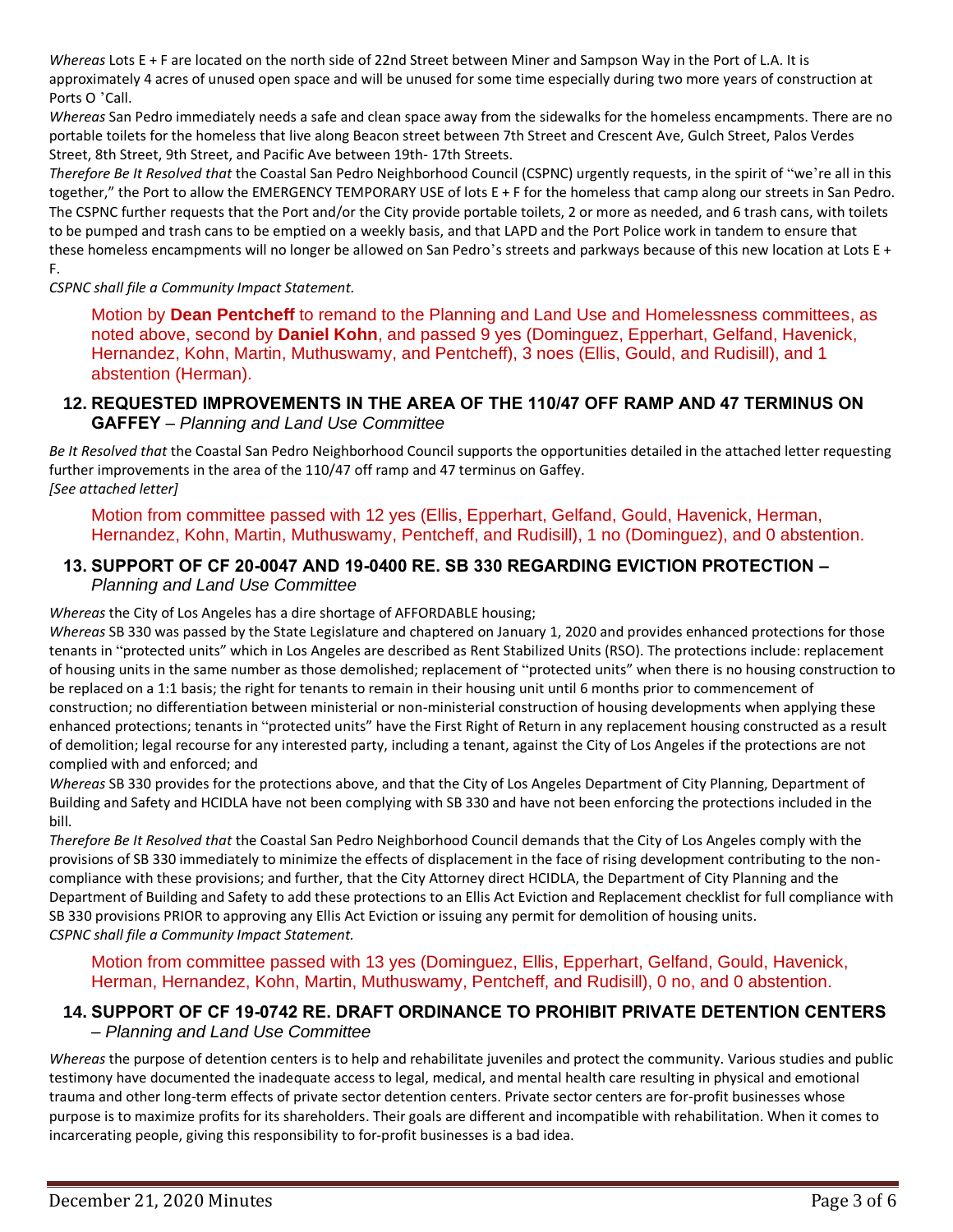*Therefore Be It Resolved that* the Coastal San Pedro Neighborhood Council supports the draft ordinance to prohibit private detention centers (CF 19-0742) and urges its quick approval. *CSPNC shall file a Community Impact Statement.*

### Motion from committee passed with 13 yes (Dominguez, Ellis, Epperhart, Gelfand, Gould, Havenick, Herman, Hernandez, Kohn, Martin, Muthuswamy, Pentcheff, and Rudisill), 0 no, and 0 abstention.

# **15. SUPPORT OF CF 20-0584 AND 20-0498 RE. TELECOMMUTING** – *Planning and Land Use Committee*

*Whereas* City Council Files 20-0584 and 20-0498 would create incentives for employees of businesses and for government officials and employees to work from home.

*Whereas* remote work is not a panacea for the climate crisis, making the practice more widespread and available in Los Angeles could help to reduce commuter traffic, which would have the benefit of reducing vehicle air pollution and greenhouse gas emissions. Teleworking is just one of many tools in our toolbox that we must utilize to fight the climate crisis and create sustainable air quality improvements to our region. By improving air quality, we also create healthier Angelenos. Air pollution is linked to a host of health problems and makes people more vulnerable to COVID-19. A recent UCLA study found that approximately 14,000 premature deaths could be avoided annually if California decreases greenhouse gas emissions to net-zero by 2050. Underserved communities who suffer the most from air pollution would see disproportionately higher levels of benefits from cleaner air, the study also found. *Therefore Be It Resolved that* the Coastal San Pedro Neighborhood Council supports the City 's Chief Legislative Analyst, Personnel Department and IT Department studying these issues further and exploring its implementation in the City of Los Angeles and to report within the next 60 days (City Council Files 20-0584 and 20-0498).

*CSPNC shall file a Community Impact Statement.*

Motion from committee passed with 13 yes (Dominguez, Ellis, Epperhart, Gelfand, Gould, Havenick, Herman, Hernandez, Kohn, Martin, Muthuswamy, Pentcheff, and Rudisill), 0 no, and 0 abstention.

#### **16. OPPOSITION TO COUNCIL FILE 20-1044 RE. "HIGH VALUE PROJECTS"** – *Planning and Land Use Committee*

*Whereas* while we applaud necessary efforts to reduce corruption, we do not support the proposal to bypass the Planning and Land Use Management Committee (PLUM) and bring "high value projects" directly to the City Council. High value projects implies projects of significant size and with significant impact on their neighboring communities and, indeed, our entire city. As such, they deserve full vetting with sufficient time and input for evaluating their impacts. The proposal would have the effect of limiting public participation in the approval process. The proposed procedural changes would also result in delay of other City Council business.

*Resolved*, a solution must be developed to deal with the problem of the corruption in the planning and land use process engaged in by the City Council 's Planning and Land Use Management Committee and the City Council.

*Further be it Resolved that* the Coastal San Pedro Neighborhood Council opposes the City Council motion recommending bypass of the Planning and Land Use Management Committee (PLUM) for "high value projects" (Council File 20-1044). *CSPNC shall file a Community Impact Statement.*

Motion from committee passed with 12 yes (Ellis, Epperhart, Gelfand, Gould, Havenick, Herman, Hernandez, Kohn, Martin, Muthuswamy, Pentcheff, and Rudisill), 0 no, 0 abstention, and 1 left meeting (Dominguez).

#### **17. Motion regarding reducing funding for Department of Neighborhood Empowerment in FY 2021–22 Proposed Budget** – *Doug Epperhart*

*Whereas*, the general manager of the Department of Neighborhood Empowerment is proposing a 15.1 percent increase in the department's budget for fiscal year 2021-22; and

*Whereas*, the city of Los Angeles is experiencing a serious budget emergency and severe cuts in services, including critical public safety functions, are contemplated; and

*Whereas*, the Department of Neighborhood Empowerment does not provide essential services to the people of Los Angeles; *Therefore, be it resolved,* the Coastal San Pedro Neighborhood Council recommends that the fiscal year 2021–22 budget of the Department of Neighborhood Empowerment be reduced by a minimum of 20 percent.

*CSPNC shall file a Community Impact Statement.*

DONE GENERAL MANAGER BUDGET PROPOSAL STATEMENT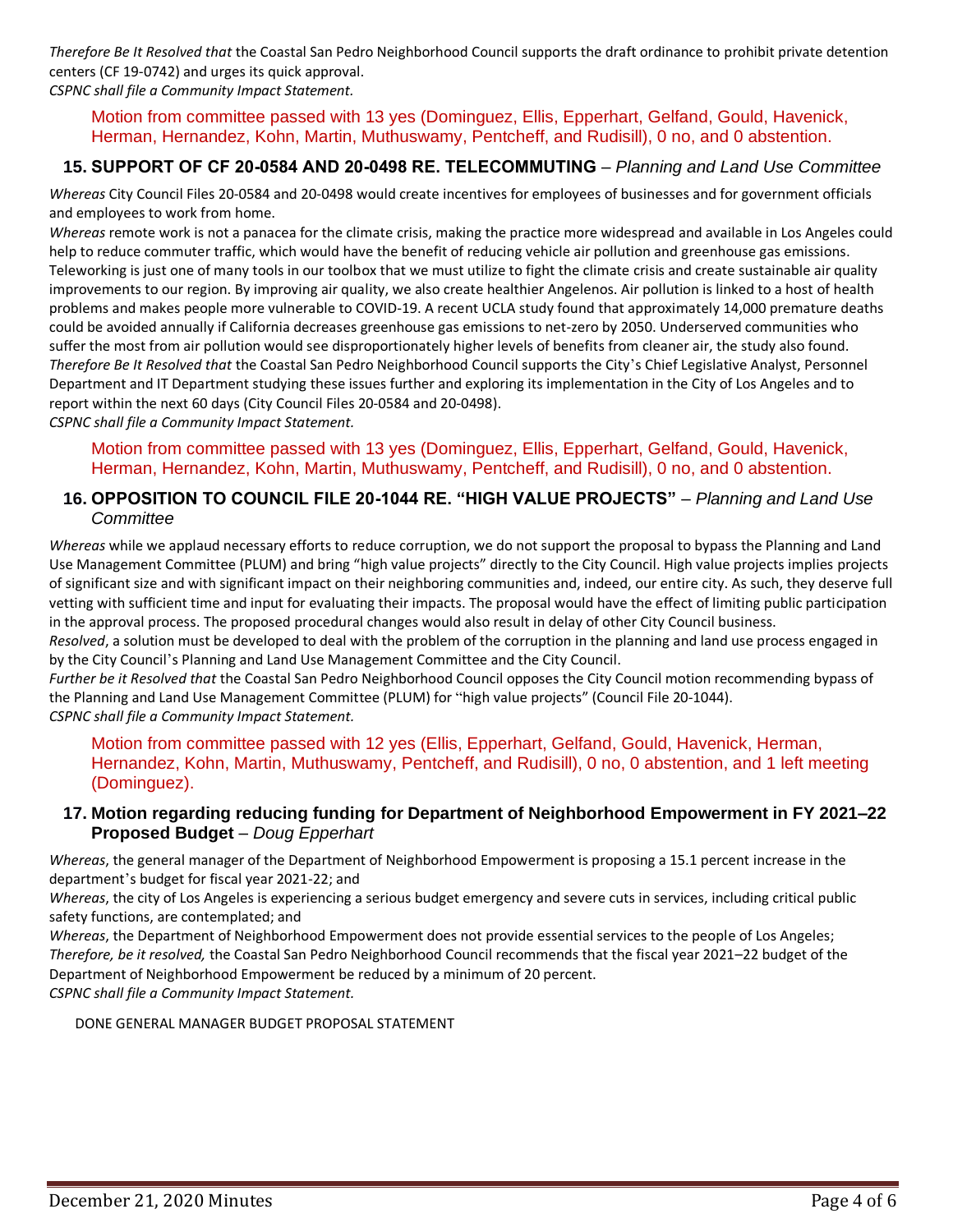Neighborhood Empowerment is pleased to present the Department's 2021-2022 Budget Proposal. The Department is submitting a Proposed Budget for FY 2021-22 of \$3,257,738 with a 15.1% (\$428,294) increase from the Department's Approved FY 2020-2021 budget. The Budget acknowledges Mayor Eric Garcetti's cost containment and fiscal constraint mandates. The increase in the budgetary request from the prior year reflects salary increases, and the continuation of existing service levels operated by resolution authority positions. Department staffing levels would drop by 2 positions compared to FY 2020-2021 (from 35 to 33 full time positions) if this proposal is accepted. This budget ask focuses on (1) maintaining, as much as is possible, existing staffing and service at FY 20-21 levels, (2) reducing baseline budgetary spending by 3% (\$93,135), and (3) complying with the requirements of the Separation Incentive Program (SIP). The budget proposal now goes to the Mayor's Office and CAO for review and hearings before the Mayor releases his proposed budget on April 20, 2021. After that, the City Council's Budget and Finance Committee will make their recommendations on any changes in order to approve the budget by May 2020.

**Motion** by **Doug Epperhart** to call the previous question, second by **Bob Gelfand**, and passed 11 yes (Ellis, Epperhart, Gelfand, Gould, Havenick, Herman, Hernandez, Kohn, Martin, Pentcheff, and Rudisill), 0 no, 0 abstention, 1 out of room (Muthuswamy), and 1 left meeting (Dominguez). **Motion** by **Doug Epperhart** to approve motion above regarding reducing funding for Department of Neighborhood Empowerment in FY 2021–22 Proposed Budget, second by **Noel Gould**, and passed 9 yes (Ellis, Epperhart, Gelfand, Gould, Havenick, Herman, Kohn, Pentcheff, and Rudisill), 0 no, 2 abstentions

# (Hernandez and Martin), 1 out of room (Muthuswamy), and 1 left meeting (Dominguez).

# **18. COASTAL SAN PEDRO NEIGHBORHOOD COUNCIL BOARD MEETING DATES**

*Whereas,* the Coastal San Pedro Neighborhood Council (CSPNC) will not schedule Board meetings on City holidays, and the CSPNC wishes to avoid having its Board meetings conflict with Central San Pedro Neighborhood Council's Tuesday Board meetings, *Resolved,* the Coastal San Pedro Neighborhood Council shall hold its next two Board meetings on the following dates: Wednesday 20 Tuesday 19 January and Wednesday 17 Tuesday 16 February.

Motion by **Dean Pentcheff** to move the Coastal San Pedro Neighborhood Council Board Meeting Dates as noted above, second by **Greg Ellis**, and passed with 11 yes (Ellis, Epperhart, Gelfand, Gould, Havenick, Herman, Hernandez, Kohn, Martin, Pentcheff, and Rudisill), 0 no, 0 abstention, 1 out of room (Muthuswamy), and 1 left meeting (Dominguez).

#### **19. COMMITTEE REPORTS**

- a. Administrative Operations Committee Chair Dean Pentcheff
	- i. Chair Pentcheff commented that the DONE bylaw revisions have been received and only the definition of stakeholder, and voting age were changed, he sees no reason to protest the changes and the CSPNC bylaws will be revised accordingly.
- b. Communications Committee Chair Shannon Ross Not present
- c. Emergency Preparedness and Public Safety Committee Chair Bob Gelfand No new information
- d. Parks and Coastline Committee Chair Noel Gould No new information
- e. Sunken City Ad Hoc Committee Chair Noel Gould No new information
- f. Environment and Sustainability Committee Chair Richard Havenick
	- i. Chair Havenick commented that he is seeking to turn over chairing of joint NC committee to NWSP early next year.
- g. Homelessness Committee Chair Kathleen Martin No new information
- h. Port Committee Chair Louis Dominguez No new information
- i. Planning and Transportation Chair Robin Rudisill No new information
	- i. To view notes from the latest meeting please go to [https://www.cspnc.org/agendas-minutes-](https://www.cspnc.org/agendas-minutes-7planning-trans)[7planning-trans.](https://www.cspnc.org/agendas-minutes-7planning-trans)

### **20. TRESURER'S REPORT** – Louis Dominguez, Treasurer – Not present

### *Budget and Finance (Consent Calendar)*

### **21. APPROVAL OF MONTHLY EXPENDITURE REPORT FOR NOVMEBER 2020.**

**22. APPROVAL OF MONTHLY EXPENSES, INCLUDING APPROVAL OF TREASURER'S PAYMENT OF ALL RECURRING NEIGHBORHOOD COUNCIL EXPENSES INCLUDING (BUT NOT LIMITED TO) LLOYD STAFFING, THE MAILROOM, ANGELS GATE CULTURAL CENTER MEETING EXPENSES, VENDOR(S) FOR MEETING REFRESHMENTS, AND OFFICE SUPPLIES**

# **23. APPROVAL OF FUNDING REQUESTS RECEIVED FROM COMMITTEES** – None